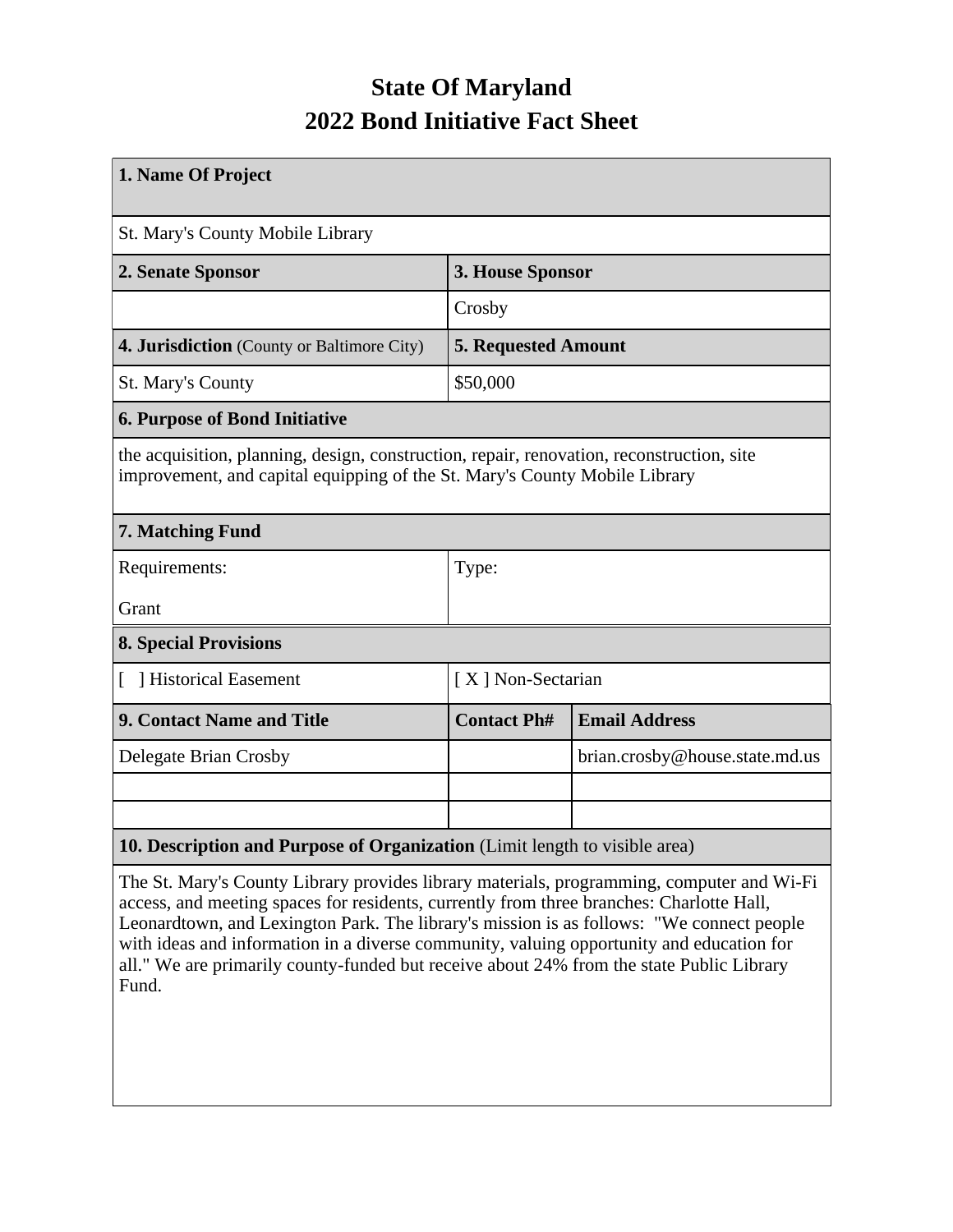## **11. Description and Purpose of Project** (Limit length to visible area)

St. Marys is a primarily rural county with many pockets of relatively economically challenged residents, not to mention far-flung small communities far from a physical library, senior facilities, day cares, with books to checkout would be beneficial. A mobile library with books, Wi-Fi, computers, and programming is a powerful addition to library service. We will implement the library, hire one FT staff, develop a schedule to visit locations far from our libraries (especially where children reside) or that are economically disadvantaged, day cares, senior facilities, possibly the homebound, and community events.

*Round all amounts to the nearest \$1,000. The totals in Items 12 (Estimated Capital Costs) and 13 (Proposed Funding Sources) must match. The proposed funding sources must not include the value of real property unless an equivalent value is shown under Estimated Capital Costs.*

| <b>12. Estimated Capital Costs</b>                                     |           |  |  |  |  |
|------------------------------------------------------------------------|-----------|--|--|--|--|
| <b>Acquisition</b>                                                     | \$5,000   |  |  |  |  |
| <b>Design</b>                                                          | \$7,500   |  |  |  |  |
| <b>Construction</b>                                                    | \$292,500 |  |  |  |  |
| Equipment                                                              | \$10,000  |  |  |  |  |
| <b>Total</b>                                                           | \$315,000 |  |  |  |  |
| 13. Proposed Funding Sources - (List all funding sources and amounts.) |           |  |  |  |  |
| Library Services and Technology Grant (already in place)               | \$250,000 |  |  |  |  |
| This Bond Initiative                                                   | \$50,000  |  |  |  |  |
| Library Friends and Foundation                                         | \$15,000  |  |  |  |  |
|                                                                        |           |  |  |  |  |
|                                                                        |           |  |  |  |  |
|                                                                        |           |  |  |  |  |
|                                                                        |           |  |  |  |  |
|                                                                        |           |  |  |  |  |
|                                                                        |           |  |  |  |  |
|                                                                        |           |  |  |  |  |
|                                                                        |           |  |  |  |  |
| <b>Total</b>                                                           | \$315,000 |  |  |  |  |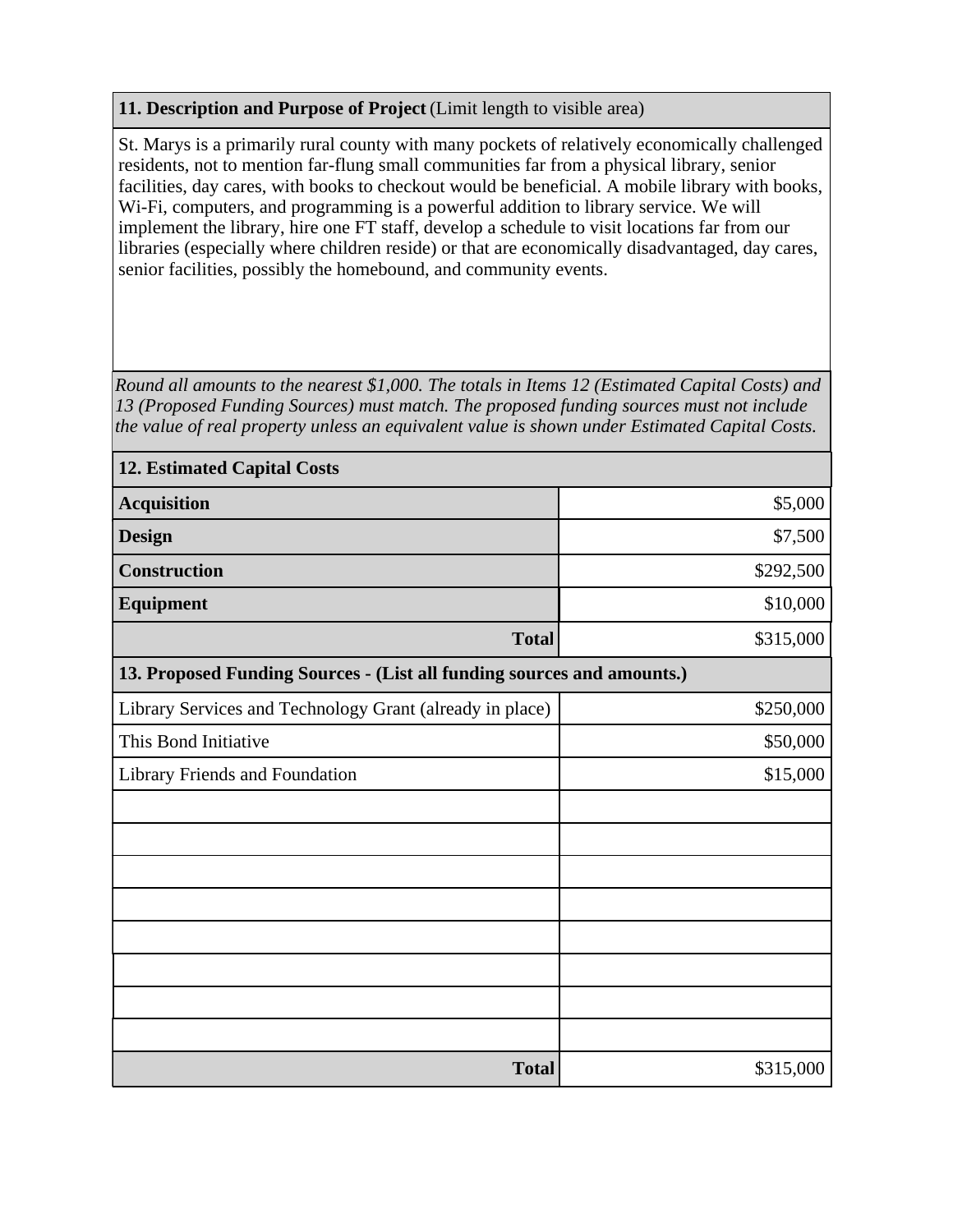| 14. Project Schedule (Enter a date or one of the following in each box. N/A, TBD or Complete) |                                |  |                                        |                                                                                  |  |                                                                   |                                       |                                                                                              |  |
|-----------------------------------------------------------------------------------------------|--------------------------------|--|----------------------------------------|----------------------------------------------------------------------------------|--|-------------------------------------------------------------------|---------------------------------------|----------------------------------------------------------------------------------------------|--|
| <b>Begin Design</b>                                                                           |                                |  |                                        | <b>Complete Design</b>                                                           |  | <b>Begin Construction</b>                                         |                                       | <b>Complete Construction</b>                                                                 |  |
| Complete                                                                                      |                                |  | Complete                               |                                                                                  |  | 3/15/2022<br>9/15/2022                                            |                                       |                                                                                              |  |
| <b>15. Total Private Funds</b><br>and Pledges Raised                                          |                                |  |                                        | 16. Current Number of<br><b>People Served Annually at</b><br><b>Project Site</b> |  |                                                                   |                                       | 17. Number of People to be<br><b>Served Annually After the</b><br><b>Project is Complete</b> |  |
| 15000.00                                                                                      | Site itself does not exist now |  |                                        |                                                                                  |  |                                                                   | 10,000 to 15,000 more                 |                                                                                              |  |
|                                                                                               |                                |  |                                        |                                                                                  |  | 18. Other State Capital Grants to Recipients in the Past 15 Years |                                       |                                                                                              |  |
| <b>Legislative Session</b>                                                                    |                                |  |                                        | <b>Amount</b>                                                                    |  | <b>Purpose</b>                                                    |                                       |                                                                                              |  |
| 2016                                                                                          |                                |  |                                        | \$1,059,000                                                                      |  | From Library State Capital Grant Fund                             |                                       |                                                                                              |  |
| 2017                                                                                          |                                |  |                                        | \$500,000                                                                        |  |                                                                   | From Library State Capital Grant Fund |                                                                                              |  |
|                                                                                               |                                |  |                                        |                                                                                  |  |                                                                   |                                       |                                                                                              |  |
| <b>MD</b>                                                                                     |                                |  |                                        |                                                                                  |  |                                                                   |                                       |                                                                                              |  |
| 19. Legal Name and Address of Grantee                                                         |                                |  |                                        |                                                                                  |  | <b>Project Address (If Different)</b>                             |                                       |                                                                                              |  |
| St. Mary's County Library<br>23630 Hayden Farm Lane<br>Leonardtown, MD 20650                  |                                |  |                                        |                                                                                  |  |                                                                   |                                       |                                                                                              |  |
| 20. Legislative District in<br>29B - St. Mary's County<br><b>Which Project is Located</b>     |                                |  |                                        |                                                                                  |  |                                                                   |                                       |                                                                                              |  |
| 21. Legal Status of Grantee (Please Check One)                                                |                                |  |                                        |                                                                                  |  |                                                                   |                                       |                                                                                              |  |
| <b>Local Govt.</b>                                                                            |                                |  |                                        | <b>For Profit</b>                                                                |  | <b>Non Profit</b>                                                 |                                       | Federal                                                                                      |  |
| [X]                                                                                           |                                |  |                                        | $\begin{bmatrix} 1 \end{bmatrix}$                                                |  | $\lceil \; \rceil$                                                |                                       | $\lceil \; \rceil$                                                                           |  |
| 22. Grantee Legal Representative                                                              |                                |  | 23. If Match Includes Real Property:   |                                                                                  |  |                                                                   |                                       |                                                                                              |  |
| Name:                                                                                         | Michael Blackwell              |  |                                        | <b>Has An Appraisal</b><br><b>Been Done?</b>                                     |  | Yes/No                                                            |                                       |                                                                                              |  |
| <b>Phone:</b>                                                                                 | 301-904-3048                   |  |                                        |                                                                                  |  |                                                                   | N <sub>o</sub>                        |                                                                                              |  |
| <b>Address:</b>                                                                               |                                |  | If Yes, List Appraisal Dates and Value |                                                                                  |  |                                                                   |                                       |                                                                                              |  |
| 23630 Hayden Farm Lane<br>Leonardtown MD 20650                                                |                                |  |                                        |                                                                                  |  |                                                                   |                                       |                                                                                              |  |
|                                                                                               |                                |  |                                        |                                                                                  |  |                                                                   |                                       |                                                                                              |  |
|                                                                                               |                                |  |                                        |                                                                                  |  |                                                                   |                                       |                                                                                              |  |
|                                                                                               |                                |  |                                        |                                                                                  |  |                                                                   |                                       |                                                                                              |  |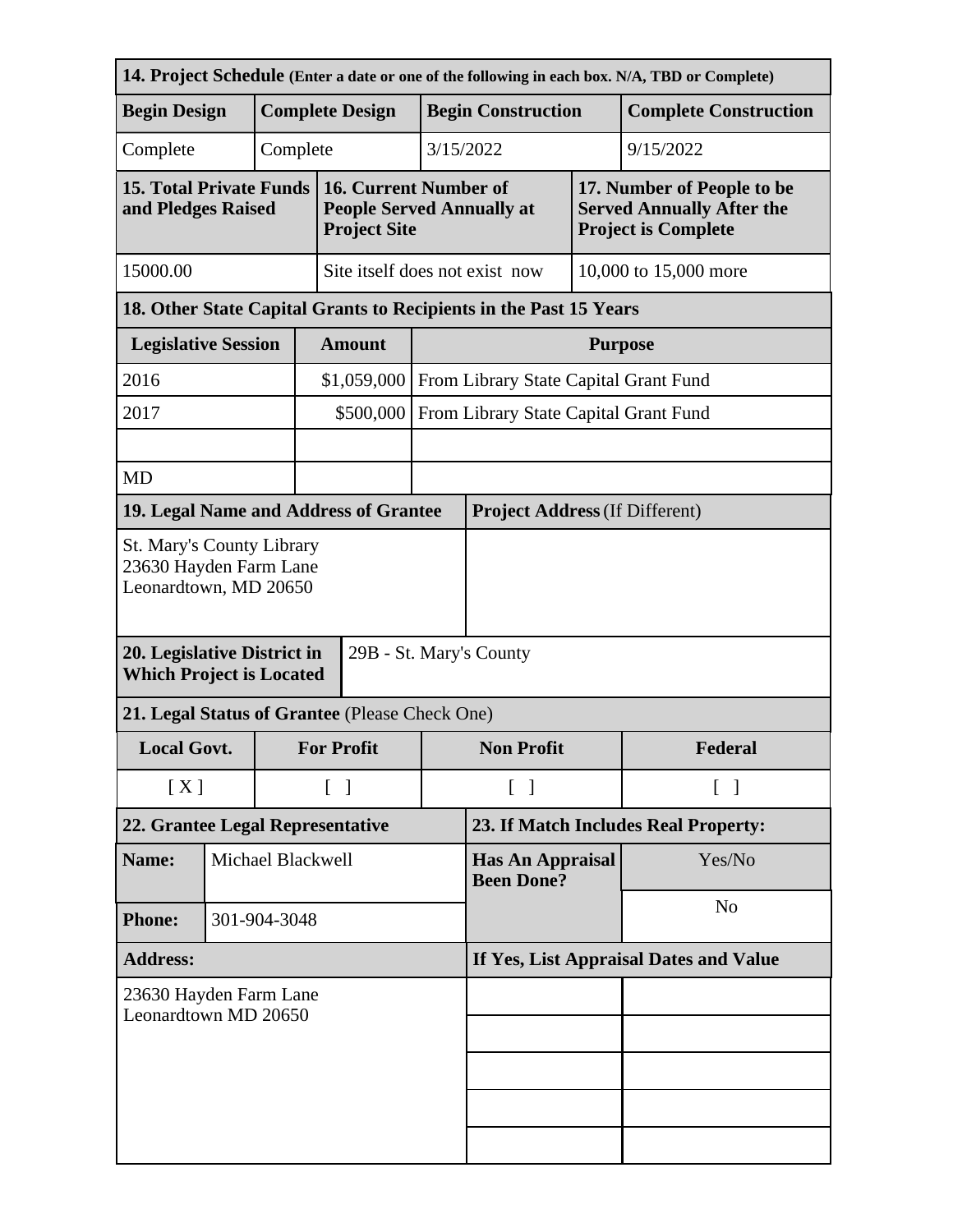| 24. Impact of Project on Staffing and Operating Cost at Project Site |                                                                                      |                          |                                           |                                             |                |  |  |  |
|----------------------------------------------------------------------|--------------------------------------------------------------------------------------|--------------------------|-------------------------------------------|---------------------------------------------|----------------|--|--|--|
| Current # of<br><b>Employees</b>                                     | Projected # of<br><b>Employees</b>                                                   |                          | <b>Current Operating</b><br><b>Budget</b> | <b>Projected Operating</b><br><b>Budget</b> |                |  |  |  |
| 72                                                                   | 74                                                                                   |                          | 4051717.00                                |                                             | 4121700.00     |  |  |  |
|                                                                      | 25. Ownership of Property (Info Requested by Treasurer's Office for bond purposes)   |                          |                                           |                                             |                |  |  |  |
|                                                                      | A. Will the grantee own or lease (pick one) the property to be improved?             |                          |                                           | Own                                         |                |  |  |  |
|                                                                      | B. If owned, does the grantee plan to sell within 15 years?<br>N <sub>o</sub>        |                          |                                           |                                             |                |  |  |  |
|                                                                      | C. Does the grantee intend to lease any portion of the property to others?           |                          |                                           |                                             | N <sub>o</sub> |  |  |  |
|                                                                      | D. If property is owned by grantee any space is to be leased, provide the following: |                          |                                           |                                             |                |  |  |  |
|                                                                      | <b>Lessee</b>                                                                        | <b>Terms</b> of<br>Lease | Cost<br><b>Covered</b><br>by Lease        | <b>Square</b><br>Footage<br><b>Leased</b>   |                |  |  |  |
|                                                                      |                                                                                      |                          |                                           |                                             |                |  |  |  |
|                                                                      |                                                                                      |                          |                                           |                                             |                |  |  |  |
|                                                                      |                                                                                      |                          |                                           |                                             |                |  |  |  |
|                                                                      |                                                                                      |                          |                                           |                                             |                |  |  |  |
|                                                                      |                                                                                      |                          |                                           |                                             |                |  |  |  |
|                                                                      |                                                                                      |                          |                                           |                                             |                |  |  |  |
|                                                                      | E. If property is leased by grantee - Provide the following:                         |                          |                                           |                                             |                |  |  |  |
| <b>Name of Leaser</b>                                                |                                                                                      |                          | <b>Length of</b><br>Lease                 | <b>Options to Renew</b>                     |                |  |  |  |
|                                                                      |                                                                                      |                          |                                           |                                             |                |  |  |  |
|                                                                      |                                                                                      |                          |                                           |                                             |                |  |  |  |
|                                                                      |                                                                                      |                          |                                           |                                             |                |  |  |  |
|                                                                      |                                                                                      |                          |                                           |                                             |                |  |  |  |
|                                                                      |                                                                                      |                          |                                           |                                             |                |  |  |  |
|                                                                      |                                                                                      |                          |                                           |                                             |                |  |  |  |
| <b>26. Building Square Footage:</b>                                  |                                                                                      |                          |                                           |                                             |                |  |  |  |
| <b>Current Space GSF</b>                                             |                                                                                      |                          | 63750                                     |                                             |                |  |  |  |
| <b>Space to be Renovated GSF</b>                                     |                                                                                      | 300                      |                                           |                                             |                |  |  |  |
| <b>New GSF</b>                                                       |                                                                                      |                          | 64,050                                    |                                             |                |  |  |  |